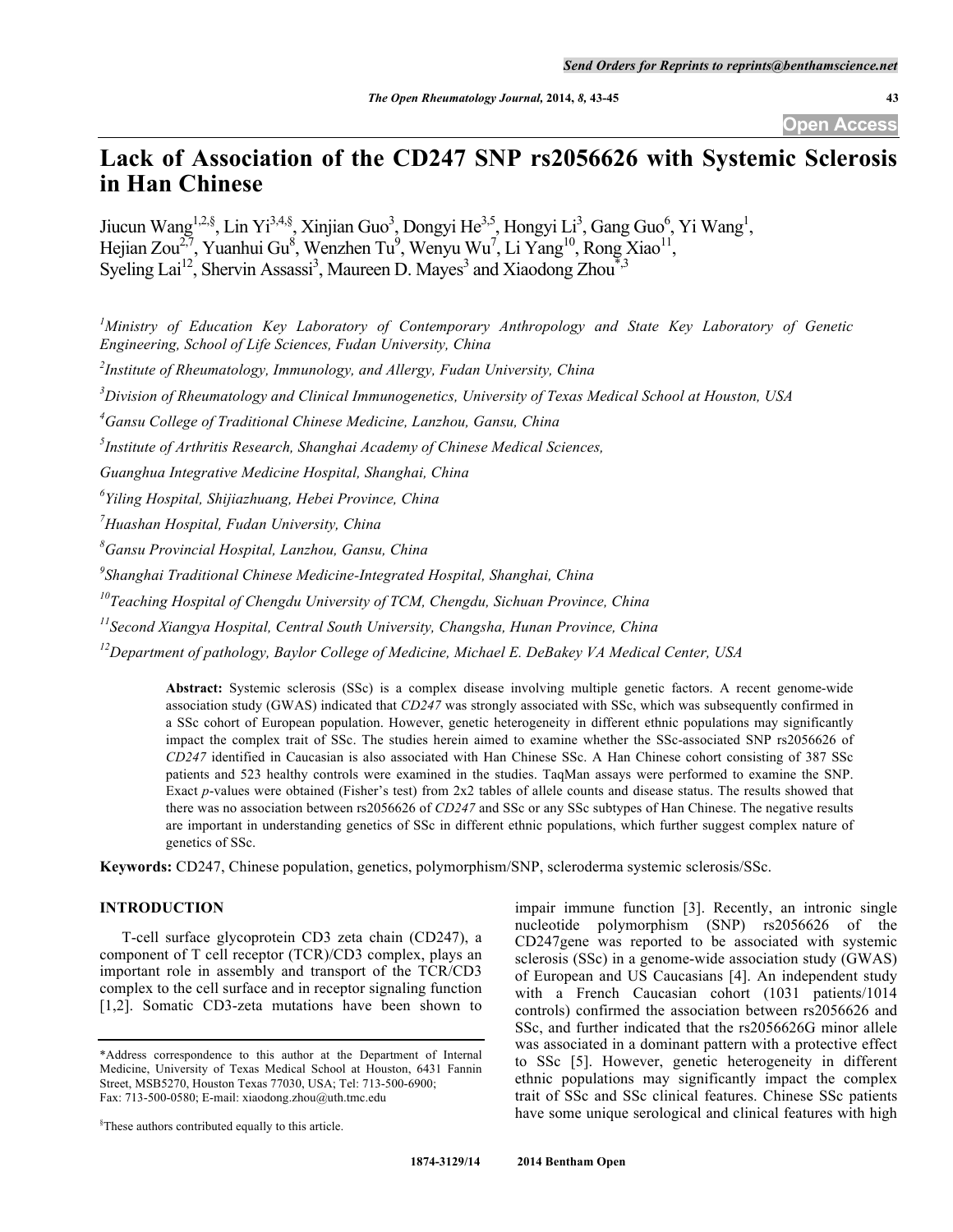frequency of ATA and pulmonary fibrosis [6]. Association between *CD247* and SSc has not been reported in Chinese SSc. Recently, we established a SSc cohort of Han Chinese through multicenter SSc consortium in China under the International Network of Scleroderma Clinical Care and Research (InSCAR) (http://www.inscar-global.org). This cohort has been extensively examined in multiple genetic association studies of SSc [7-10]. We undertook the current study to examine whether the genotype of the *CD247* rs2056626 confer susceptibility to SSc and clinical features of SSc in Han Chinese population.

## **MATERIALS AND METHODS**

### **Study Subjects**

A case-control study including 387 SSc patients and 523 healthy controls of Han Chinese was performed. SSc patients were recruited from a multicenter study including hospitals and outpatient clinics in Shanghai, Hebei province, Sichuan province, and Hunan province in China [6-9]. All patients met the American College of Rheumatology (ACR) classification criteria for SSc [10]. None of the controls had autoimmune diseases. The studies were approved by the institutional review board, and written informed consents were obtained from all subjects.

#### **Tests for Autoantibodies and Pulmonary Fibrosis**

Patient's sera were tested for antinuclear antibodies (ANA) by indirect immunofluorescence using HEp-2 cells as antigen substrate (Antibodies, Davis, CA). Anti-topoisomerase I (ATA) was detected by passive immunodiffusion against calf thymus extracts (INOVA, Diagnostics). Anti-centromere autoantibody (ACA) was determined by indirect immunofluorescence using HEp-2 cells. Diagnosis of pulmonary fibrosis was confirmed with either chest X-ray  $(41.9\%)$  or thorax CT  $(58.1\%)$  in different hospitals.

# **Genotyping Assays**

The SNP genotyping for rs2056626 of *CD247* was performed with TaqMan assays as we described previously [9]. A standard control DNA (Life Technology, Forster city, CA, USA) was used for quality control. The probe was purchased from the pre-designed SNP Assays of Life Technologies. The SDS2.4 was used for reading genotyping (Life Technologies).

#### **Statistical Analysis**

Exact *p*-values were obtained (Fisher's test) from 2x2 tables of allele counts and disease status. The disease status includes SSc in general, SSc subtypes, and SSc with pulmonary fibrosis (PF). SSc subtypes include diffuse cutaneous SSc (dcSSc) and limited cutaneous SSc (lcSSc) of clinical subsets, and SSc patients with autoantibodies to DNA topoisomerase I (ATA) or autoantibodies to centromere protein (ACA). The *p* values less than 0.05 were considered statistically significant.

#### **RESULTS AND DISCUSSION**

SSc patients of the Han Chinese cohort were 93% positive for ANA. There were 137 limited cutaneous SSc (lcSSc) (42.4%) and 186 diffused cutaneous SSc (dcSSc) (57.6%), other were undefined. There were 349 patients examined for ATA with 167 positive (47.9%), 321 were examined for ACA with 45 positive (14.0%). In addition, there were 287 patients examined with chest X-ray and/or CT for diagnosis of pulmonary fibrosis (PF), and 210 were positive (73.2%). The high rate of PF correlates with the incidence of dcSS, and which was consistent with SSc features in Han Chinese [6].

In contrast to the previous reports in other ethnic populations, SSc patients of Han Chinese showed no association between rs2056626 and SSc or any subtypes of SSc including lcSSc, dcSSc, ATA, ACA and PF (Table **1**). Each genotype of the rs2056626 showed similar frequency between cases and controls. The rs2056626G minor allele did not show protective effect from SSc in this cohort that was reported in the French SSc studies [5]. It is worth noting that this Han Chinese cohort has been examined in multiple genetic studies of SSc [7-9]. In the studies of *STAT4*, another SSc-associated gene, the corresponding polymorphism was found to be strongly associated with Chinese SSc in this

**Table 1. Association studies of the rs2056626 of the CD247 gene with SSc of Han Chinese population.**

| Number $(\% )$ |         |           |            | <b>Allelic Association</b> |                 |                 |                     |
|----------------|---------|-----------|------------|----------------------------|-----------------|-----------------|---------------------|
| Genotype       | GG      | <b>GT</b> | <b>TT</b>  | <b>Total</b>               | <b>G</b> Allele | <i>p</i> -Value | <b>OR (95% CI)</b>  |
| control        | 7(1.3)  | 119(22.8) | 397(75.9)  | 523                        | 133(12.7)       |                 | $\blacksquare$      |
| SSc            | 10(2.7) | 82(22.5)  | 273 (74.8) | 365                        | 102(14.0)       | 0.442           | $1.12(0.85 - 1.47)$ |
| dcSSc          | 4(2.3)  | 36(20.6)  | 135(77.1)  | 175                        | 44(12.6)        | 0.944           | $0.99(0.69-1.42)$   |
| <b>lcSSc</b>   | 4(3.1)  | 30(23.1)  | 96(73.8)   | 130                        | 38(14.6)        | 0.417           | $1.18(0.80-1.73)$   |
| $ATA+$         | 4(2.5)  | 37(23.6)  | 116(73.9)  | 157                        | 45(14.3)        | 0.457           | $1.15(0.80-1.65)$   |
| $ACA+$         | 1(2.3)  | 7(16.3)   | 35(81.4)   | 43                         | 9(10.5)         | 0.546           | $0.80(0.39-1.64)$   |
| PF             | 6(3.0)  | 40(20.2)  | 152 (76.8) | 198                        | 52(13.1)        | 0.833           | $1.04(0.74-1.46)$   |

ATA = anti-topoisomerase I autoantibodies; ACA = anti-centromere autoantibodies; PF = pulmonary fibrosis; *p* = *p* value; OR = odds ratio; CI = confidence interval.